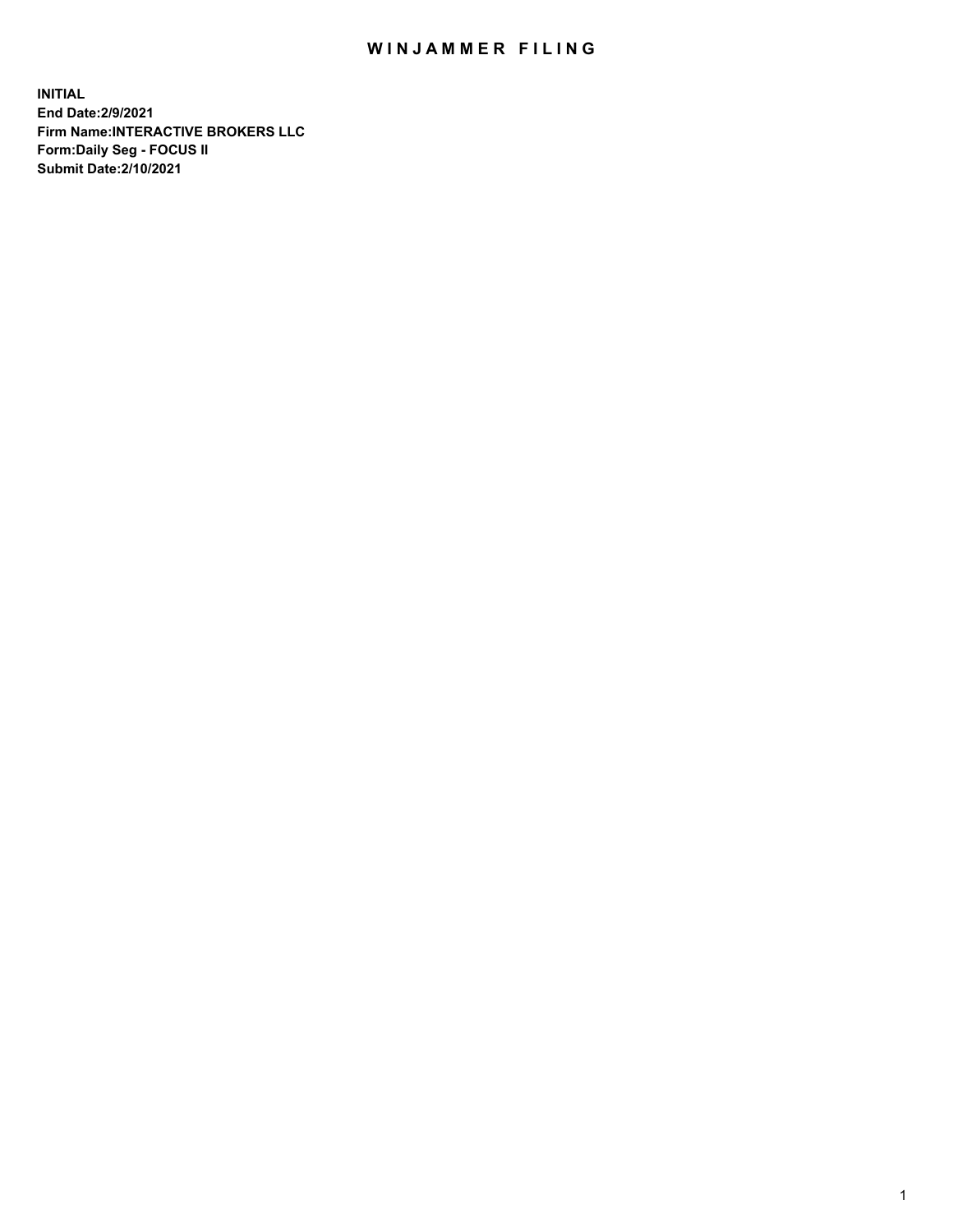**INITIAL End Date:2/9/2021 Firm Name:INTERACTIVE BROKERS LLC Form:Daily Seg - FOCUS II Submit Date:2/10/2021 Daily Segregation - Cover Page**

| Name of Company                                                                                                                                                                                                                                                                                                                | <b>INTERACTIVE BROKERS LLC</b>                                                            |
|--------------------------------------------------------------------------------------------------------------------------------------------------------------------------------------------------------------------------------------------------------------------------------------------------------------------------------|-------------------------------------------------------------------------------------------|
| <b>Contact Name</b>                                                                                                                                                                                                                                                                                                            | James Menicucci                                                                           |
| <b>Contact Phone Number</b>                                                                                                                                                                                                                                                                                                    | 203-618-8085                                                                              |
| <b>Contact Email Address</b>                                                                                                                                                                                                                                                                                                   | jmenicucci@interactivebrokers.c<br>om                                                     |
| FCM's Customer Segregated Funds Residual Interest Target (choose one):<br>a. Minimum dollar amount: ; or<br>b. Minimum percentage of customer segregated funds required:% ; or<br>c. Dollar amount range between: and; or<br>d. Percentage range of customer segregated funds required between:% and%.                         | <u>0</u><br>$\overline{\mathbf{0}}$<br>155,000,000 245,000,000<br>0 <sub>0</sub>          |
| FCM's Customer Secured Amount Funds Residual Interest Target (choose one):<br>a. Minimum dollar amount: ; or<br>b. Minimum percentage of customer secured funds required:% ; or<br>c. Dollar amount range between: and; or<br>d. Percentage range of customer secured funds required between:% and%.                           | $\overline{\mathbf{0}}$<br>$\overline{\mathbf{0}}$<br>80,000,000 120,000,000<br><u>00</u> |
| FCM's Cleared Swaps Customer Collateral Residual Interest Target (choose one):<br>a. Minimum dollar amount: ; or<br>b. Minimum percentage of cleared swaps customer collateral required:% ; or<br>c. Dollar amount range between: and; or<br>d. Percentage range of cleared swaps customer collateral required between:% and%. | $\frac{0}{0}$<br>$\underline{0}$ $\underline{0}$<br>0 <sub>0</sub>                        |

Attach supporting documents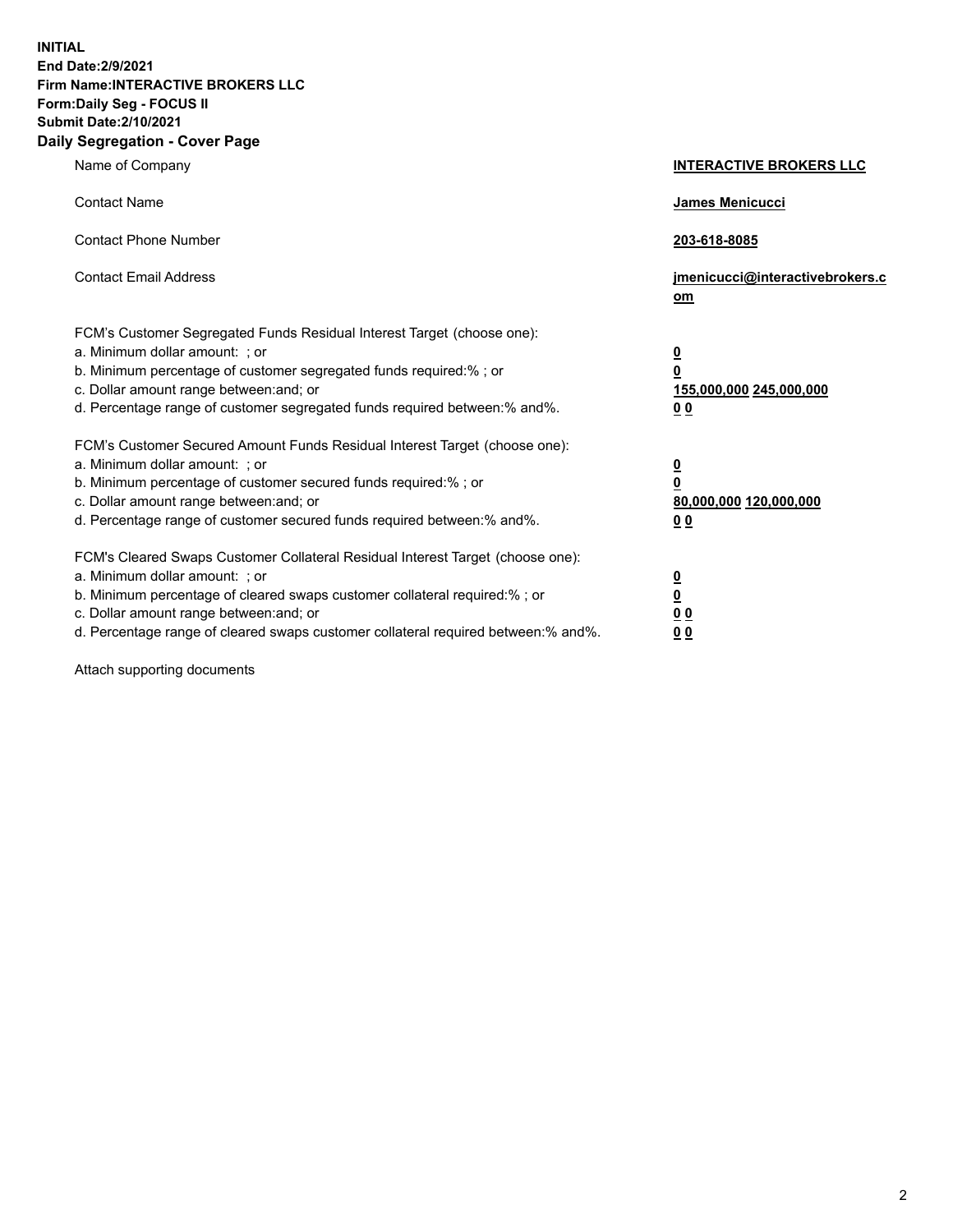## **INITIAL End Date:2/9/2021 Firm Name:INTERACTIVE BROKERS LLC Form:Daily Seg - FOCUS II Submit Date:2/10/2021 Daily Segregation - Secured Amounts**

|     | Daily Segregation - Secured Amounts                                                         |                                          |
|-----|---------------------------------------------------------------------------------------------|------------------------------------------|
|     | Foreign Futures and Foreign Options Secured Amounts                                         |                                          |
|     | Amount required to be set aside pursuant to law, rule or regulation of a foreign            | $0$ [7305]                               |
|     | government or a rule of a self-regulatory organization authorized thereunder                |                                          |
| 1.  | Net ledger balance - Foreign Futures and Foreign Option Trading - All Customers             |                                          |
|     | A. Cash                                                                                     | 489,760,480 [7315]                       |
|     | B. Securities (at market)                                                                   | $0$ [7317]                               |
| 2.  | Net unrealized profit (loss) in open futures contracts traded on a foreign board of trade   | 7,445,369 [7325]                         |
| 3.  | Exchange traded options                                                                     |                                          |
|     | a. Market value of open option contracts purchased on a foreign board of trade              | 100,117 [7335]                           |
|     | b. Market value of open contracts granted (sold) on a foreign board of trade                | $-15,466$ [7337]                         |
| 4.  | Net equity (deficit) (add lines 1. 2. and 3.)                                               | 497,290,500 [7345]                       |
| 5.  | Account liquidating to a deficit and account with a debit balances - gross amount           | 4,375 [7351]                             |
|     | Less: amount offset by customer owned securities                                            | 0 [7352] 4,375 [7354]                    |
| 6.  | Amount required to be set aside as the secured amount - Net Liquidating Equity              | 497,294,875 [7355]                       |
|     | Method (add lines 4 and 5)                                                                  |                                          |
| 7.  | Greater of amount required to be set aside pursuant to foreign jurisdiction (above) or line | 497,294,875 [7360]                       |
|     | 6.                                                                                          |                                          |
|     | FUNDS DEPOSITED IN SEPARATE REGULATION 30.7 ACCOUNTS                                        |                                          |
| 1.  | Cash in banks                                                                               |                                          |
|     | A. Banks located in the United States                                                       | 104,749,274 [7500]                       |
| 2.  | B. Other banks qualified under Regulation 30.7                                              | 0 [7520] 104,749,274 [7530]              |
|     | <b>Securities</b>                                                                           |                                          |
|     | A. In safekeeping with banks located in the United States                                   | 374,996,250 [7540]                       |
| 3.  | B. In safekeeping with other banks qualified under Regulation 30.7                          | 0 [7560] 374,996,250 [7570]              |
|     | Equities with registered futures commission merchants<br>A. Cash                            | $0$ [7580]                               |
|     | <b>B.</b> Securities                                                                        | $0$ [7590]                               |
|     | C. Unrealized gain (loss) on open futures contracts                                         | $0$ [7600]                               |
|     | D. Value of long option contracts                                                           | $0$ [7610]                               |
|     | E. Value of short option contracts                                                          | 0 [7615] 0 [7620]                        |
| 4.  | Amounts held by clearing organizations of foreign boards of trade                           |                                          |
|     | A. Cash                                                                                     | $0$ [7640]                               |
|     | <b>B.</b> Securities                                                                        | $0$ [7650]                               |
|     | C. Amount due to (from) clearing organization - daily variation                             | $0$ [7660]                               |
|     | D. Value of long option contracts                                                           | $0$ [7670]                               |
|     | E. Value of short option contracts                                                          | 0 [7675] 0 [7680]                        |
| 5.  | Amounts held by members of foreign boards of trade                                          |                                          |
|     | A. Cash                                                                                     | 137,910,210 [7700]                       |
|     | <b>B.</b> Securities                                                                        | $0$ [7710]                               |
|     | C. Unrealized gain (loss) on open futures contracts                                         | $-1,268,887$ [7720]                      |
|     | D. Value of long option contracts                                                           | 100,117 [7730]                           |
|     | E. Value of short option contracts                                                          | <u>-15,466</u> [7735] 136,725,974 [7740] |
| 6.  | Amounts with other depositories designated by a foreign board of trade                      | 0 [7760]                                 |
| 7.  | Segregated funds on hand                                                                    | $0$ [7765]                               |
| 8.  | Total funds in separate section 30.7 accounts                                               | 616,471,498 [7770]                       |
| 9.  | Excess (deficiency) Set Aside for Secured Amount (subtract line 7 Secured Statement         | 119,176,623 [7380]                       |
|     | Page 1 from Line 8)                                                                         |                                          |
| 10. | Management Target Amount for Excess funds in separate section 30.7 accounts                 | 80,000,000 [7780]                        |
| 11. | Excess (deficiency) funds in separate 30.7 accounts over (under) Management Target          | 39,176,623 [7785]                        |
|     |                                                                                             |                                          |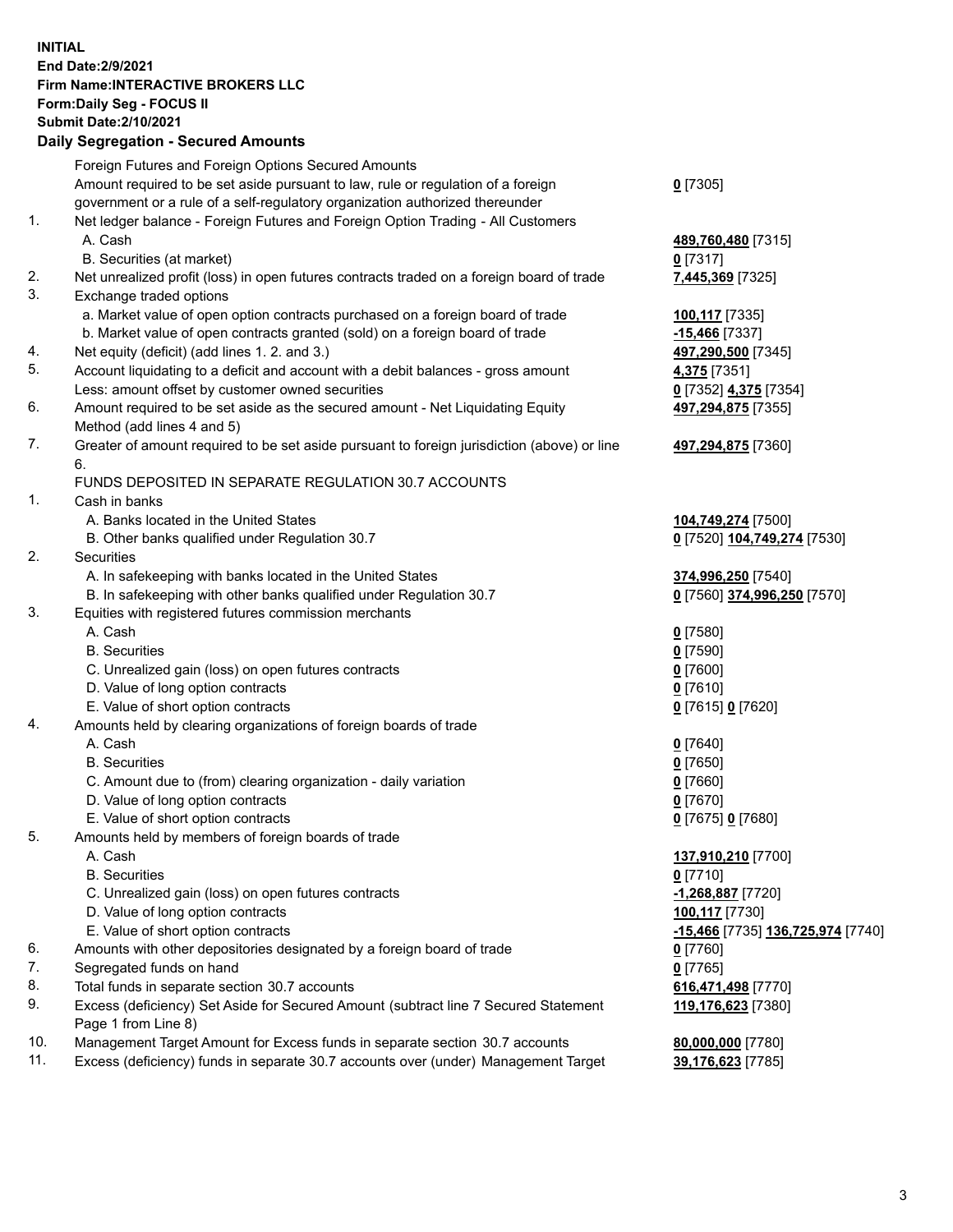**INITIAL End Date:2/9/2021 Firm Name:INTERACTIVE BROKERS LLC Form:Daily Seg - FOCUS II Submit Date:2/10/2021 Daily Segregation - Segregation Statement** SEGREGATION REQUIREMENTS(Section 4d(2) of the CEAct) 1. Net ledger balance A. Cash **5,647,701,373** [7010] B. Securities (at market) **0** [7020] 2. Net unrealized profit (loss) in open futures contracts traded on a contract market **408,870,728** [7030] 3. Exchange traded options A. Add market value of open option contracts purchased on a contract market **289,454,201** [7032] B. Deduct market value of open option contracts granted (sold) on a contract market **-283,555,074** [7033] 4. Net equity (deficit) (add lines 1, 2 and 3) **6,062,471,228** [7040] 5. Accounts liquidating to a deficit and accounts with debit balances - gross amount **3,069,637** [7045] Less: amount offset by customer securities **0** [7047] **3,069,637** [7050] 6. Amount required to be segregated (add lines 4 and 5) **6,065,540,865** [7060] FUNDS IN SEGREGATED ACCOUNTS 7. Deposited in segregated funds bank accounts A. Cash **2,018,194,360** [7070] B. Securities representing investments of customers' funds (at market) **1,951,469,385** [7080] C. Securities held for particular customers or option customers in lieu of cash (at market) **0** [7090] 8. Margins on deposit with derivatives clearing organizations of contract markets A. Cash **501,570,954** [7100] B. Securities representing investments of customers' funds (at market) **1,812,152,819** [7110] C. Securities held for particular customers or option customers in lieu of cash (at market) **0** [7120] 9. Net settlement from (to) derivatives clearing organizations of contract markets **17,755,201** [7130] 10. Exchange traded options A. Value of open long option contracts **289,166,678** [7132] B. Value of open short option contracts **-283,397,491** [7133] 11. Net equities with other FCMs A. Net liquidating equity **0** [7140] B. Securities representing investments of customers' funds (at market) **0** [7160] C. Securities held for particular customers or option customers in lieu of cash (at market) **0** [7170] 12. Segregated funds on hand **0** [7150] 13. Total amount in segregation (add lines 7 through 12) **6,306,911,906** [7180] 14. Excess (deficiency) funds in segregation (subtract line 6 from line 13) **241,371,041** [7190] 15. Management Target Amount for Excess funds in segregation **155,000,000** [7194] 16. Excess (deficiency) funds in segregation over (under) Management Target Amount **86,371,041** [7198]

Excess